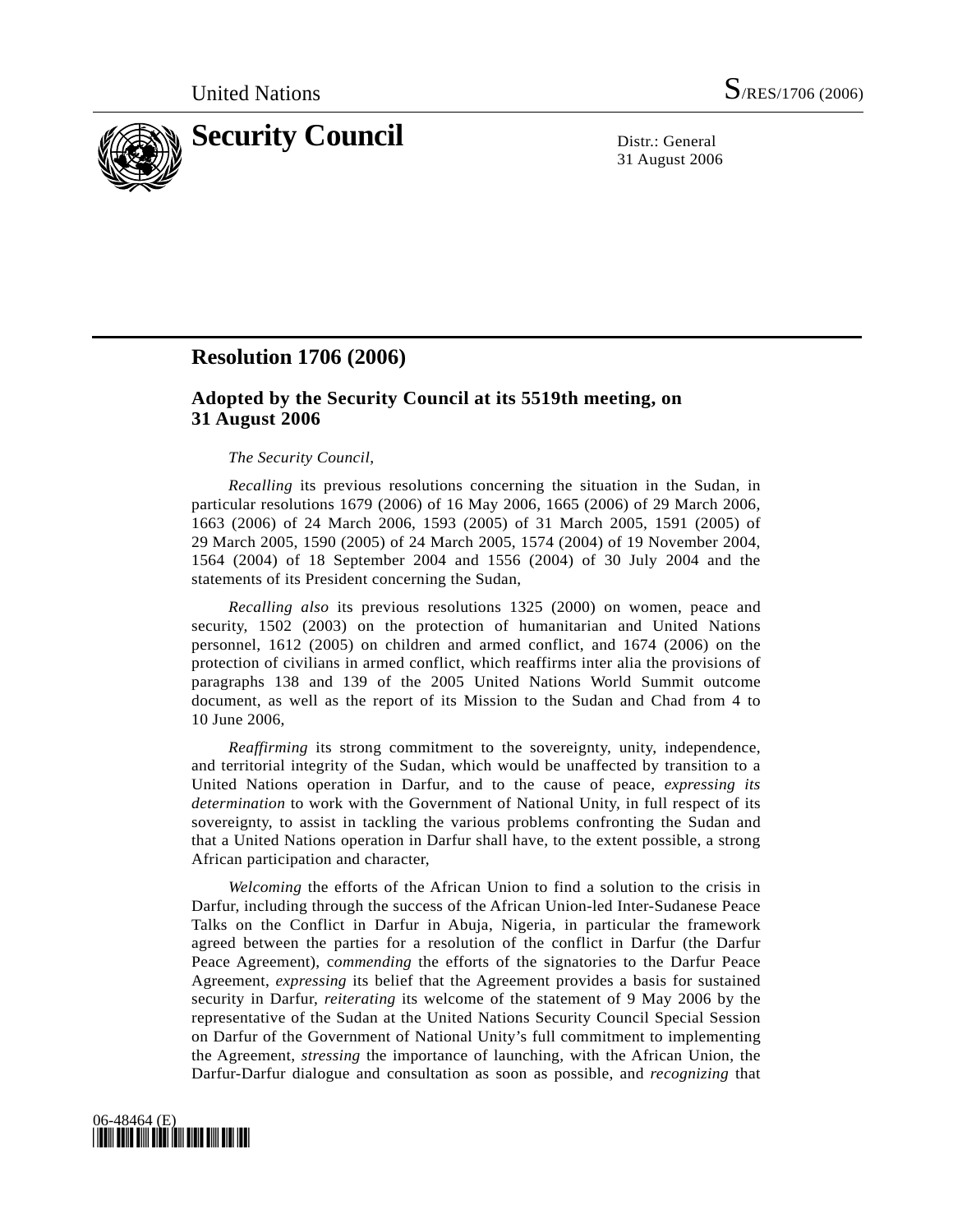international support for implementation of the Agreement is critically important to its success,

*Commending* the efforts of the African Union for the successful deployment of the African Union Mission in the Sudan (AMIS), as well as the efforts of Member States and regional and international organizations that have assisted it in its deployment, and AMIS' role in reducing large-scale organized violence in Darfur, *recalling* the decision of the African Union Peace and Security Council of 10 March 2006, and its decision of 27 June 2006 as outlined in paragraph 10 of its Communiqué that the African Union is ready to review the mandate of AMIS in the event that the ongoing consultations between the Government of National Unity and the United Nations conclude on an agreement for a transition to a United Nations peacekeeping operation, *stressing* the need for AMIS to assist implementation of the Darfur Peace Agreement until transition to the United Nations force in Darfur is completed, *welcoming* the decision of the African Union Peace and Security Council of 27 June 2006 on strengthening AMIS' mandate and tasks, including on the protection of civilians, and *considering* that AMIS needs urgent reinforcing,

*Reaffirming* its concern that the ongoing violence in Darfur might further negatively affect the rest of the Sudan as well as the region, in particular Chad and the Central African Republic, and *stressing* that regional security aspects must be addressed to achieve long lasting peace in Darfur,

*Remaining deeply concerned* over the recent deterioration of relations between the Sudan and Chad, calling on the Governments of the two countries to abide by their obligations under the Tripoli Agreement of 8 February 2006 and the agreement between the Sudan and Chad signed in N'djamena on 26 July 2006 and to begin implementing the confidence-building measures which they have voluntarily agreed upon, welcoming the recent re-establishment of diplomatic relations between the Sudan and Chad, and calling upon all States in the region to cooperate in ensuring regional stability,

*Reiterating* its strong condemnation of all violations of human rights and international humanitarian law in Darfur, and *calling upon* the Government of National Unity to take urgent action to tackle gender-based violence in Darfur including action towards implementing its Action Plan to Combat Violence Against Women in Darfur with particular focus on the rescission of Form 8 and access to legal redress,

*Expressing* its deep concern for the security of humanitarian aid workers and their access to populations in need, including refugees, internally displaced persons and other war-affected populations, and *calling upon* all parties, in particular the Government of National Unity, to ensure, in accordance with relevant provisions of international law, the full, safe and unhindered access of relief personnel to all those in need in Darfur as well as the delivery of humanitarian assistance, in particular to internally displaced persons and refugees,

*Taking note* of the communiqués of 12 January, 10 March, 15 May and 27 June 2006 of the Peace and Security Council of the African Union regarding transition of AMIS to a United Nations operation,

*Taking note* of the report of the Secretary-General on Darfur dated 28 July 2006 (S/2006/591),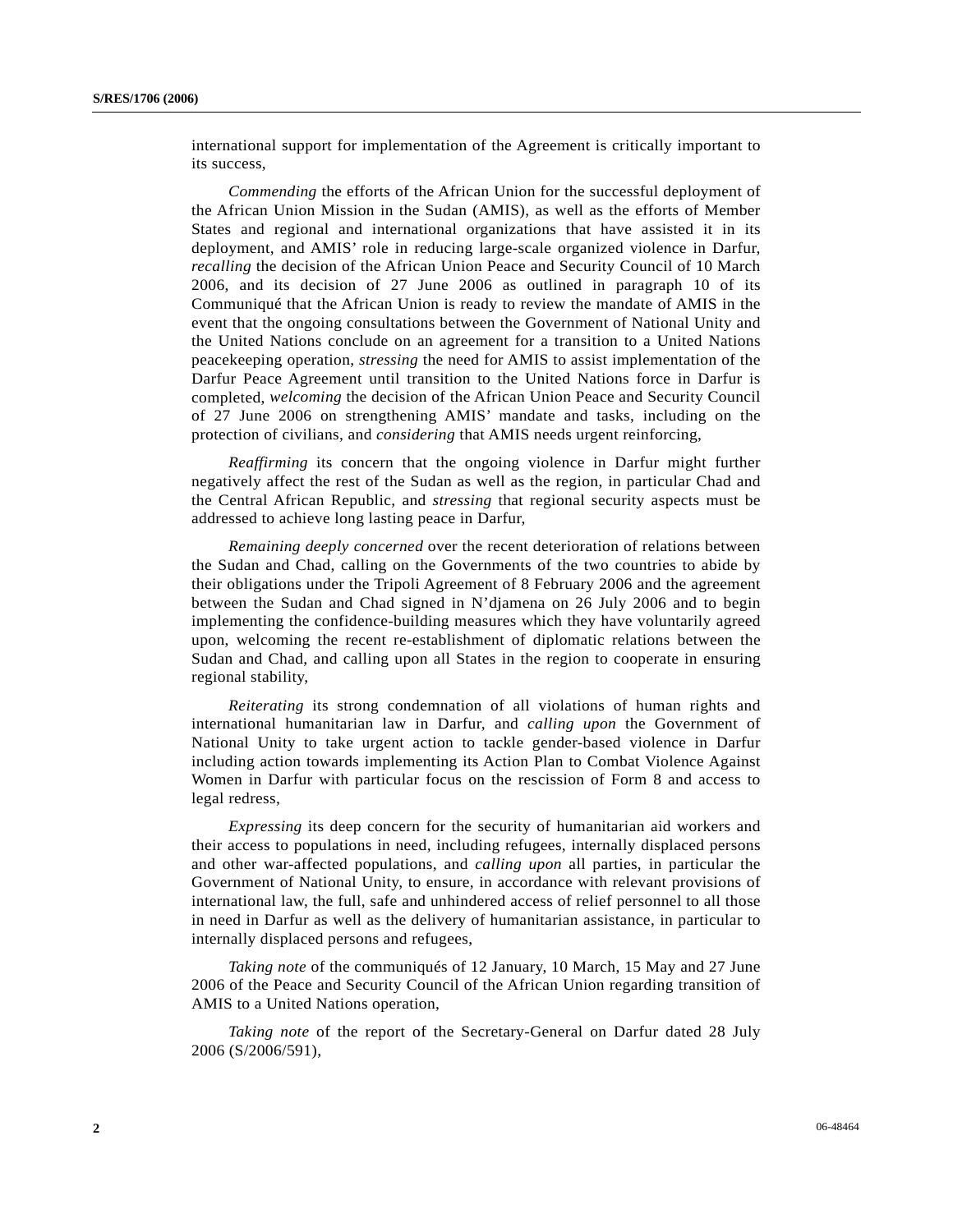*Determining* that the situation in the Sudan continues to constitute a threat to international peace and security,

 1. *Decides*, without prejudice to its existing mandate and operations as provided for in resolution 1590 (2005) and in order to support the early and effective implementation of the Darfur Peace Agreement, that UNMIS' mandate shall be expanded as specified in paragraphs 8, 9 and 12 below, that it shall deploy to Darfur, and therefore invites the consent of the Government of National Unity for this deployment, and *urges* Member States to provide the capability for an expeditious deployment;

 2. *Requests* the Secretary-General to arrange the rapid deployment of additional capabilities for UNMIS, in order that it may deploy in Darfur, in accordance with the recommendation contained in his report dated 28 July 2006;

 3. *Decides* that UNMIS shall be strengthened by up to 17,300 military personnel and by an appropriate civilian component including up to 3,300 civilian police personnel and up to 16 Formed Police Units, and *expresses its determination* to keep UNMIS' strength and structure under regular review, taking into account the evolution of the situation on the ground and without prejudice to its current operations and mandate as provided for in resolution 1590 (2005);

 4. *Expresses* its intention to consider authorizing possible additional temporary reinforcements of the military component of UNMIS, at the request of the Secretary-General, within the limits of the troop levels recommended in paragraph 87 of his report dated 28 July 2006;

 5. *Requests* the Secretary-General to consult jointly with the African Union, in close and continuing consultation with the parties to the Darfur Peace Agreement, including the Government of National Unity, on a plan and timetable for transition from AMIS to a United Nations operation in Darfur; *decides* that those elements outlined in paragraphs 40 to 58 of the Secretary-General's report of 28 July 2006 shall begin to be deployed no later than 1 October 2006, that thereafter as part of the process of transition to a United Nations operation additional capabilities shall be deployed as soon as feasible and that UNMIS shall take over from AMIS responsibility for supporting the implementation of the Darfur Peace Agreement upon the expiration of AMIS' mandate but in any event no later than 31 December 2006;

 6. *Notes* that the Status of Forces Agreement for UNMIS with the Sudan, as outlined in resolution 1590 (2005), shall apply to UNMIS' operations throughout the Sudan, including in Darfur;

 7. *Requests* the Secretary-General to take the necessary steps to strengthen AMIS through the use of existing and additional United Nations resources with a view to transition to a United Nations operation in Darfur; and *authorizes* the Secretary-General during this transition to implement the longer-term support to AMIS outlined in the report of the Secretary-General of 28 July 2006, including provision of air assets, ground mobility package, training, engineering and logistics, mobile communications capacity and broad public information assistance;

 8. *Decides* that the mandate of UNMIS in Darfur shall be to support implementation of the Darfur Peace Agreement of 5 May 2006 and the N'djamena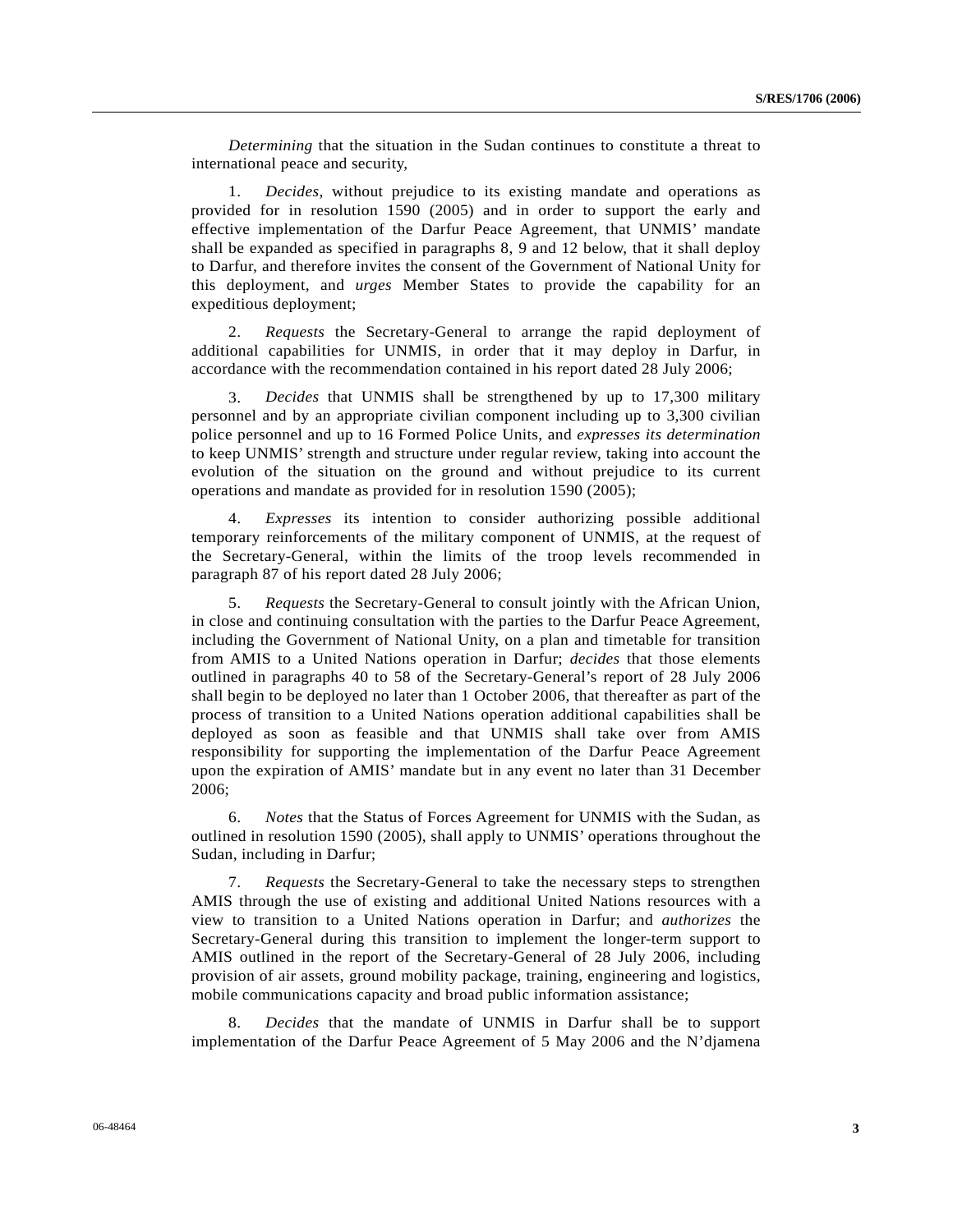Agreement on Humanitarian Cease-fire on the Conflict in Darfur ("the Agreements"), including by performing the following tasks:

 (a) To monitor and verify the implementation by the parties of Chapter 3 ("Comprehensive Cease-fire and Final Security Arrangements") of the Darfur Peace Agreement and the N'djamena Agreement on Humanitarian Cease-fire on the Conflict in Darfur;

 (b) To observe and monitor movement of armed groups and redeployment of forces in areas of UNMIS deployment by ground and aerial means in accordance with the Agreements;

 (c) To investigate violations of the Agreements and to report violations to the Cease-fire Commission; as well as to cooperate and coordinate, together with other International Actors, with the Cease-fire Commission, the Joint Commission, and the Joint Humanitarian Facilitation and Monitoring Unit established pursuant to the Agreements including through provision of technical assistance and logistical support;

 (d) To maintain, in particular, a presence in key areas, such as buffer zones established pursuant to the Darfur Peace Agreement, areas inside internally displaced persons camps and demilitarized zones around and inside internally displaced persons camps, in order to promote the re-establishment of confidence, to discourage violence, in particular by deterring use of force;

 (e) To monitor transborder activities of armed groups along the Sudanese borders with Chad and the Central African Republic in particular through regular ground and aerial reconnaissance activities;

 (f) To assist with development and implementation of a comprehensive and sustainable programme for disarmament, demobilization and reintegration of former combatants and women and children associated with combatants, as called for in the Darfur Peace Agreement and in accordance with resolutions 1556 (2004) and 1564 (2004);

To assist the parties, in cooperation with other international actors, in the preparations for and conduct of referendums provided for in the Darfur Peace Agreement;

 (h) To assist the parties to the Agreements in promoting understanding of the peace accord and of the role of UNMIS, including by means of an effective public information campaign, targeted at all sectors of society, in coordination with the African Union;

 (i) To cooperate closely with the Chairperson of the Darfur-Darfur Dialogue and Consultation (DDDC), provide support and technical assistance to him, and coordinate other United Nations agencies' activities to this effect, as well as to assist the parties to the DDDC in addressing the need for an all-inclusive approach, including the role of women, towards reconciliation and peacebuilding;

 (j) To assist the parties to the Darfur Peace Agreement, in coordination with bilateral and multilateral assistance programmes, in restructuring the police service in the Sudan, consistent with democratic policing, to develop a police training and evaluation programme, and to otherwise assist in the training of civilian police;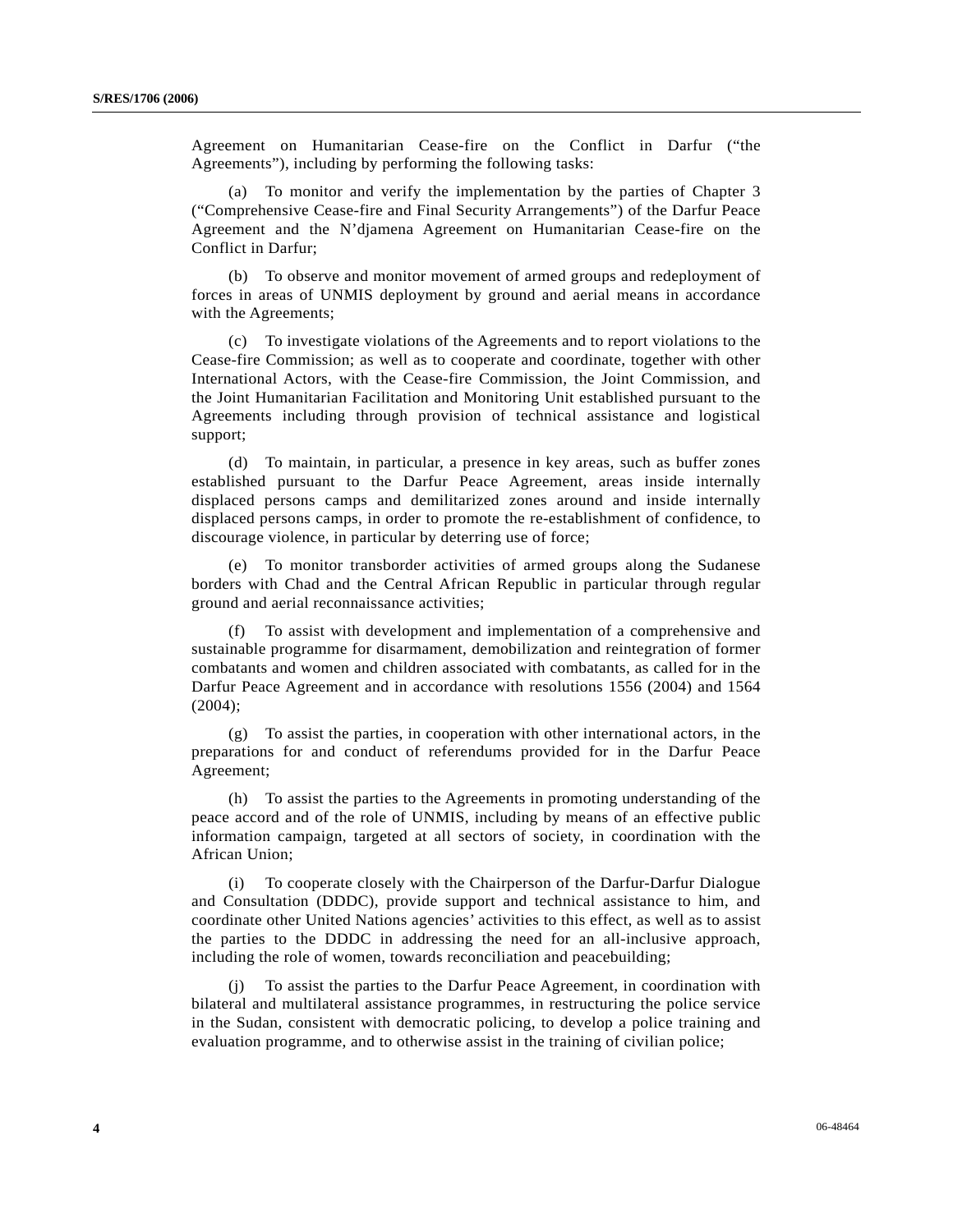(k) To assist the parties to the Darfur Peace Agreement in promoting the rule of law, including an independent judiciary, and the protection of human rights of all people of the Sudan through a comprehensive and coordinated strategy with the aim of combating impunity and contributing to long-term peace and stability and to assist the parties to the Darfur Peace Agreement to develop and consolidate the national legal framework;

 (l) To ensure an adequate human rights and gender presence, capacity and expertise within UNMIS to carry out human rights promotion, civilian protection and monitoring activities that include particular attention to the needs of women and children;

 9. *Decides* further that the mandate of UNMIS in Darfur shall also include the following:

 (a) To facilitate and coordinate in close cooperation with relevant United Nations agencies, within its capabilities and in its areas of deployment, the voluntary return of refugees and internally displaced persons, and humanitarian assistance inter alia by helping to establish the necessary security conditions in Darfur;

 (b) To contribute towards international efforts to protect, promote and monitor human rights in Darfur, as well as to coordinate international efforts towards the protection of civilians with particular attention to vulnerable groups including internally displaced persons, returning refugees, and women and children;

 (c) To assist the parties to the Agreements, in cooperation with other international partners in the mine action sector, by providing humanitarian demining assistance, technical advice, and coordination, as well as mine awareness programmes targeted at all sectors of society;

 (d) To assist in addressing regional security issues in close liaison with international efforts to improve the security situation in the neighbouring regions along the borders between the Sudan and Chad and between the Sudan and the Central African Republic, including through the establishment of a multidimensional presence consisting of political, humanitarian, military and civilian police liaison officers in key locations in Chad, including in internally displaced persons and refugee camps, and if necessary, in the Central African Republic, and to contribute to the implementation of the Agreement between the Sudan and Chad signed on 26 July 2006;

 10. *Calls upon* all Member States to ensure the free, unhindered and expeditious movement to the Sudan of all personnel, as well as equipment, provisions, supplies and other goods, including vehicles and spare parts, which are for the exclusive and official use of UNMIS in Darfur;

 11. *Requests* the Secretary-General to keep the Council regularly informed of the progress in implementing the Darfur Peace Agreement, respect for the ceasefire, and the implementation of the mandate of UNMIS in Darfur, and to report to the Council, as appropriate, on the steps taken to implement this resolution and any failure to comply with its demands;